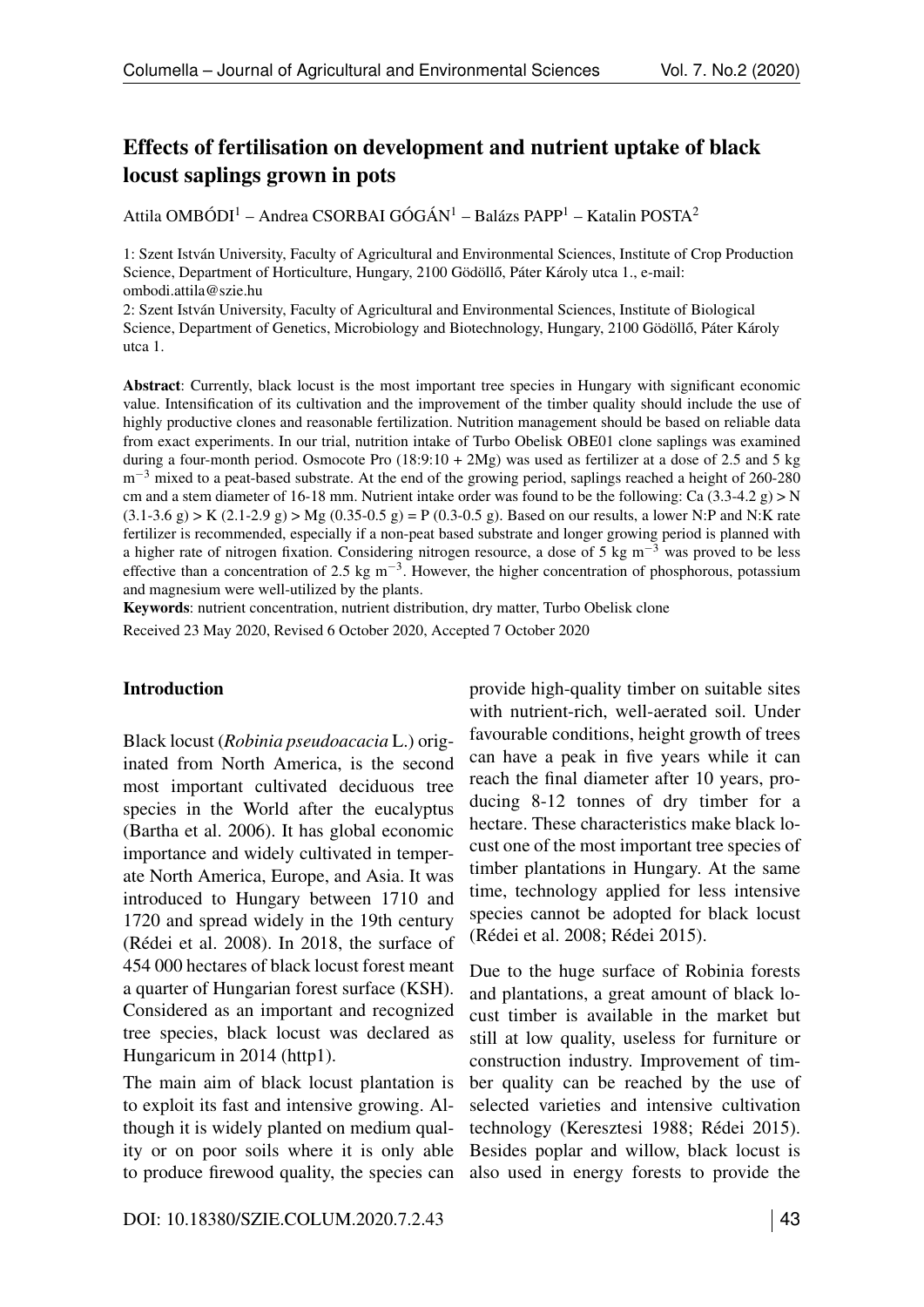highest aboveground biomass in the shortest time (Orlovic and Klasnja 2004). Wood and his colleagues (1977) called the attention to the problem that intensive forest management practices and short rotation cycles can severely deplete the nutrient pool of the soils. Short rotation forestry, therefore, requires reasonable nutrient management but Hungarian literature on the topic is scarce, especially under nursery conditions.

Black locust fixes 75-150 kg/ha atmospheric nitrogen in a year (Boring et al. 1981), being one of the most effective tree species (Olesniewicz and Thomas 1999). Consequently, black locust can enhance the growing of poplars (*Populus* sp.) or oriental arborvitae (*Platycladus orientalis*) when planted in mixed forests (Shen et al. 1998; Chen et al. 2018). However, careful nutrient management should be carried out until the associated nitrogen-fixing Rhizobium bacteria develop on the roots.

Pope and Andersen found (1982) that phosphorous and potassium fertilization significantly improved dry biomass in the first and second years of planting, especially on poor sites. Based on the results of Keresztesi (1988), optimal available phosphorous and potassium content in the black locust nursery beds should reach 150-200 mg  $kg^{-1}$ and 100-150 mg  $kg^{-1}$ , respectively. The findings of Tsiontsis and his colleagues (2001) revealed that available calcium and magnesium determines the improvement of Robinia. In Hungary, 2,5 kg  $\text{m}^{-3}$  Osmocote  $(18: 9: 10 + 2Mg)$  is generally applied in nurseries while the manufacturer, although for ornamental purposes, recommends 5 kg  $m^{-3}$ .

Nutrient demand of Robinia is not considered high: Wen and his colleagues (1998) calculated that 11.7 kg nitrogen, 0.7 kg phosphorous, 3.66 kg potassium, 15.1 kg calcium, 2.3 kg magnesium and 0.3 kg sulphur is necessary for 1 ton of dry biomass. Pope and Andersen (1982) revealed that nutrient content and distribution between leaf and stem of Robinia is stable. Site quality, spacing and fertilization had no effect on the distribution of dry matter, nitrogen and phosphorous between the foliage and the stem. Seed provenance had no considerable effect on nutrient status either when comparing seeds from Hungary and Iran (Moshki et al. 2012). Even site quality proved to have a minor effect on the order of nutrients quantities in thirtyyear-old plantations, resulting in a sequence of  $Ca > N > K > Mg > P$  (Moshki and Lamersdorf 2011).

'Turbo' Robinia is a variety bred for intensive early-stage growing with faster timber mass development than common black locust by 30-50%. The variety is both suitable for energy plantation and forest establishment. 'Turbo Obelisk' is an asexually propagated clone group selected from 'Turbo' variety for its very fast early-stage growth. It can produce higher timber mass by 100% compared to traditional varieties, being able to reach maturity with a straight stem at the age of 15 on good sites (Pataki et al. 2016; Silvanus Forestry homepage).

Our study aimed to investigate the effect of two fertilizer doses (2.5 and 5 kg  $\text{m}^{-3}$ ) on growth, dry matter and nutrient uptake and distribution of 'Turbo Obelisk' clones during a four-month pot trial.

# Materials and Methods

The experiment was carried out in the research unit of Szent István University in Gödöllő-Szárítópuszta (N 47°58' E 19°37'). Micro-propagated saplings of Turbo Obelisk OBE01 provisional variety was planted on the 15th May 2019 to seedling trays of 66 cells with a cell size of  $3.5 \times 3.5 \times 4.5$ cm filled with perlite. Saplings were placed in an unheated, plastic sheet covered greenhouse and were fertigated on demand. After 22 days of growing, properly rooted saplings were planted to polypropylene pots of 12cm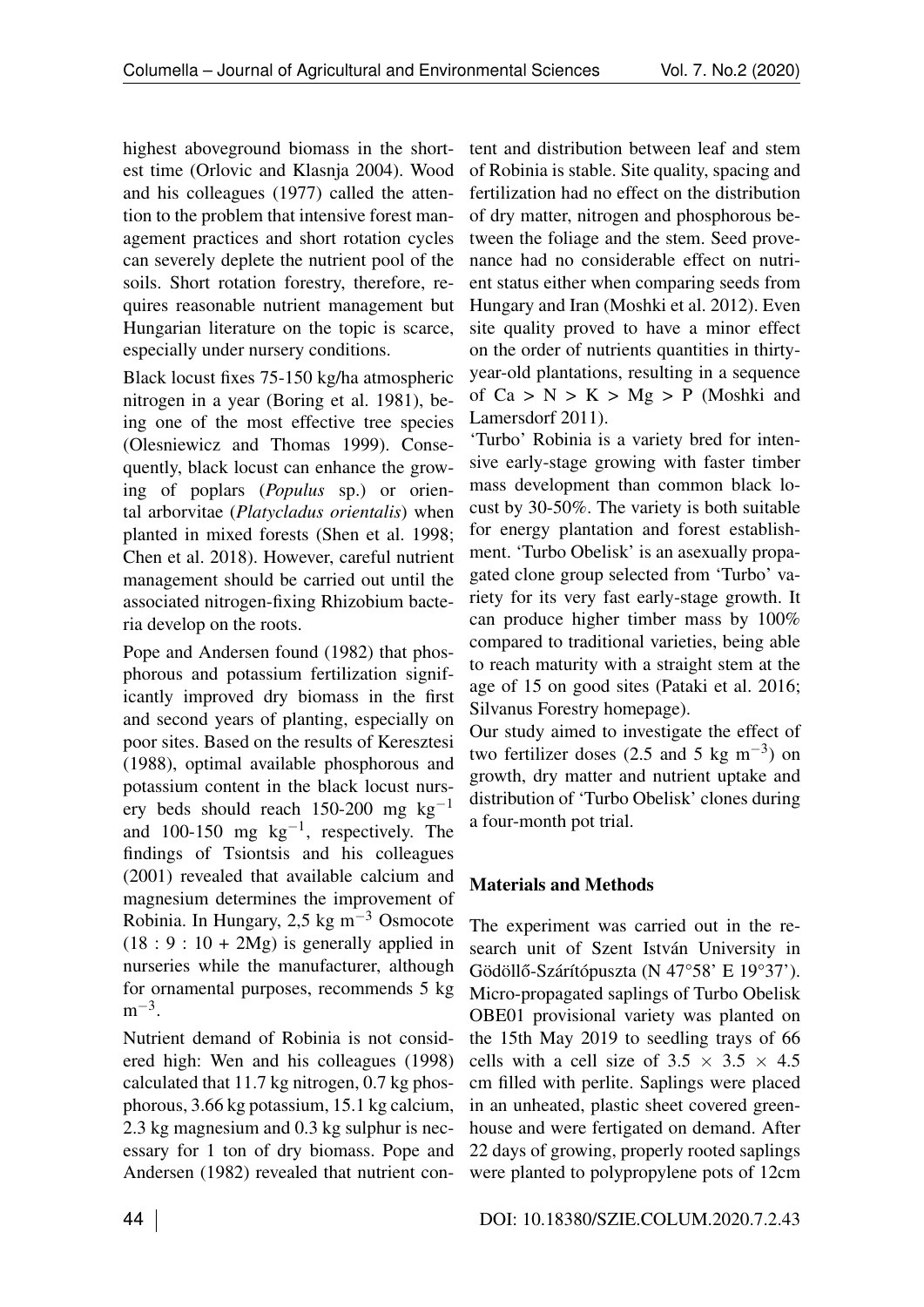diameter filled with a potting mixture of 90 v/v% peat and 10% v/v% perlite. Peat mix of Klassman TS3 Medium Basic contained 140 mg/L nitrogen, 41 mg  $L^{-1}$  phosphorous,  $149 \text{ mg L}^{-1}$  potassium and  $100 \text{ mg L}^{-1}$ magnesium based on manufacturer's information. Three treatments were carried out: control did not receive additional fertilizer, the standard treatment was supplied by 2.5 kg m<sup>-3</sup> of Osmocote Pro (18 : 9 : 10 + 2Mg) 8-9 months, while elevated fertilizer treatment included the adding of 5 kg  $m^{-3}$  of the above fertilizer. 28 saplings per treatment were grown until  $28<sup>th</sup>$  June 2018 when height and stem diameter were measured. Then 16 saplings with average values were planted into 12-litre polypropylene plant bags filling them with 10 litres of the potting mix of the same composition used before. Plant bags were placed outdoor on plastic pallets covered by geotextile to separate from the soil surface. Treatment units of 4 bags were randomly placed. Bamboo sticks and a high wire trellis system were used. Shading net was used for the first two weeks. Further fertilization was not made during the growing period. Daily irrigation was made by drip irrigation sticks. During the growing period from 28th June to 2nd October, each plant bag received a total of 282 L water from irrigation and a total of 135 mm rainfall. The average air temperature was measured at 20.7  $\rm{^{\circ}C}.$ 

Development of saplings was monitored by measuring height and stem diameter of each plant four times during the growing period  $(28<sup>th</sup>$  June,  $28<sup>th</sup>$  July,  $27<sup>th</sup>$  August and  $27<sup>th</sup>$ September). Plant height from potting mix surface to the apex was measured by a metric gauge and was recorded in centimetres. Stem diameter was described by a digital vernier calliper measuring at the height of 5 cm from potting mix surface with the accuracy of 0.1 mm.

During the growing period, lateral shoots were removed three times  $(23<sup>rd</sup>$  July,  $11<sup>th</sup>$ 

August and  $12<sup>th</sup>$  September). Cut lateral shoots were grouped in the same block of four pots and were dried at 65 °C. Dry weight was measured with a scale at an accuracy of 0.01 g. Based on the results measured on the 27th September, from every four-pot unit two plants with middle values were selected and cut on the 2nd of October. Then leaves and stem were separated, milled and were dried. Dry weight of both stem and leaves was measured. Lateral shoots were mixed with previous cuttings to give one sample/treatment. Nitrogen, phosphorous, potassium, magnesium and calcium content of lateral shoot and stem samples were measured in an accredited laboratory based on MSZ-08-1783 standard. Nutrient uptake of aboveground biomass was calculated based on nutrient content and dry matter weight. Nutrient uptake values of fertilized plants were reduced by nutrient values of control plants, resulting in the amount of nutrients taken up from the fertilizer. This value was compared to the total nutrient quantity of the fertilizer added to each plant bag.

Statistical analysis was made with Microsoft Excel Analysis Tool Pack. In the case of height and stem diameter, all the plants were measured therefore 16 data from each treatment was available. In the case of dry weight and nutrient uptake, 4 data were calculated from the 4-unit blocks for each treatment. After the normality test and the verification of homoscedasticity of the data, one-way ANOVA was used to analyse the data. Fischer test was used as post-hoc test at 95% likelihood.

## Results and Discussion

## *Plant size*

No significant differences in size were measured among control and fertilized plants of the small-pot experiment (Figure [1\)](#page-0-0), which means that nutrient included in the peat mix was sufficient for the development of the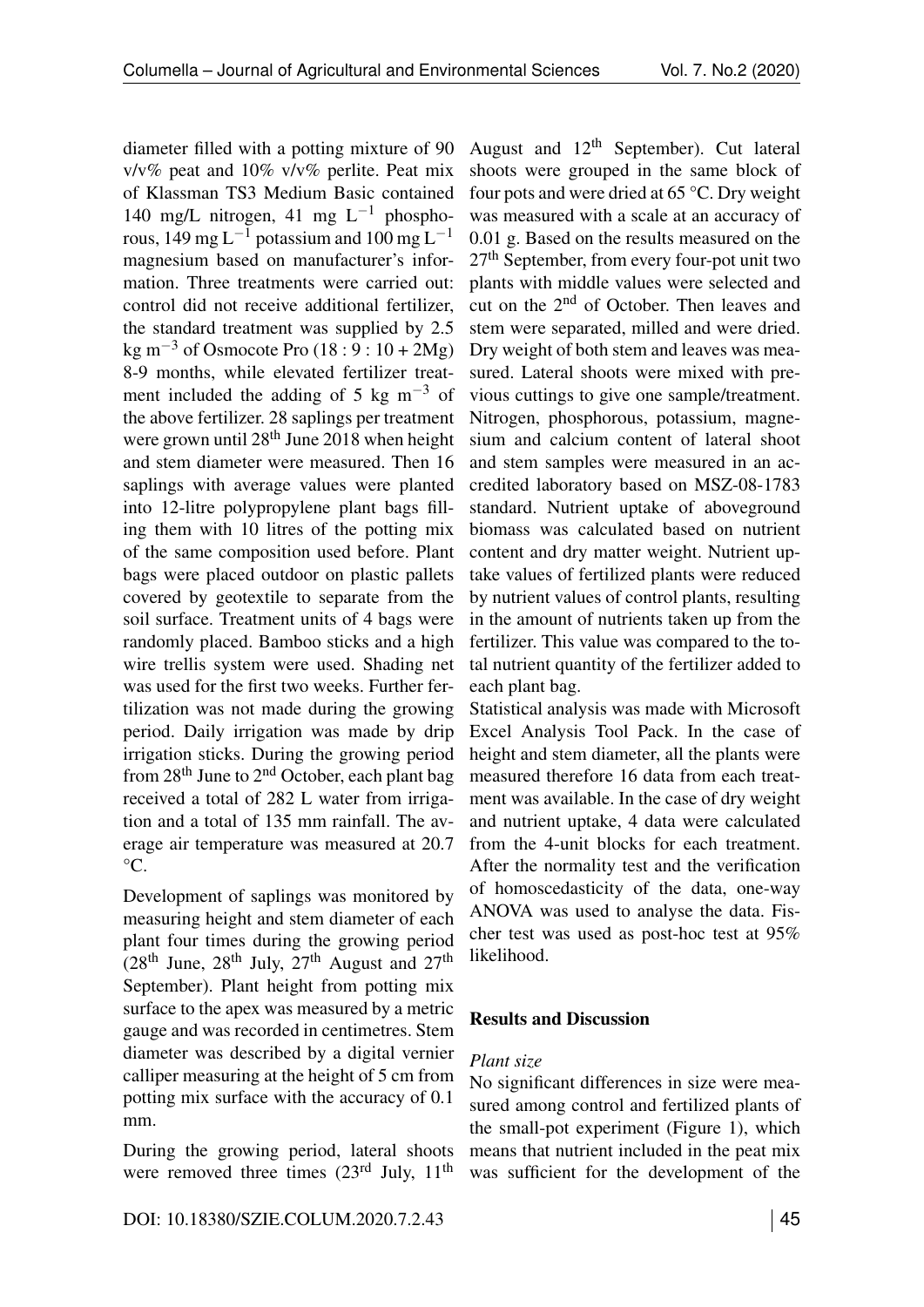plants in the first month. Therefore, the second trial period was started with saplings of the same size in case of all the three treatments.

After one month  $(28<sup>th</sup>$  July) the size of the control plants was significantly smaller than those of the two fertilized treatments. This trend remained true for the subsequent two measuring dates. A higher concentration of fertilization resulted in slightly higher and thicker plants compared to standard dosage  $(2.5 \text{ kg m}^{-3} \text{ Osmocote})$  on the 28<sup>th</sup> July, but the difference did not prove to be significant either in the case of height or stem diameter (Figure 1.). At the last two measuring dates  $(27<sup>th</sup>$  August and  $27<sup>th</sup>$  September) height data was still not significantly different between the two fertilized treatments. However, the stem diameter of elevated fertilizer dose showed a significantly higher number than standard dosage at both dates. Therefore, stem diameter proved to be a more efficient parameter of plant development than height. It can be concluded that elevated fertilizer dose resulted in bigger, more developed plants than standard dose. At the same time, differences between control and standard dose were more pronounced than those between standard and elevated dose of fertilizer. Hence, the 'first' dose of 2.5 kg fertilizer eventuated a higher rate of production growth than the 'second' dose of 2.5 kg fertilizer.

Heights of 260-280 cm and stem diameter of 16-18 mm of fertilized plants mean an outstanding result during the growing period of 4.5 months, compared to international literature. Pope and Andersen (1982) measured a height of 57-139 cm and a stem diameter of 7.1-17.3 mm for a one-year breeding of bare-root black locust seedlings, strongly depending on site quality. Moshki and his colleagues (2012) planted out 3-week-old saplings to plastic pots. After breeding them for four months, height was measured 150 cm and stem diameter was 5 mm. This value

changed to 200 cm and 6 mm, respectively, at the end of the 6-month-experiment. The exceptional values of the current study can be explained by the genetic potential of Turbo Obelisk OBE01 clone and the effect of irrigation.

## *Dry matter production*

Similarly to the tendencies occurred in plant sizes, dry matter weight showed significant differences among treatments. Control plants had significantly the lowest aboveground biomass and elevated fertilizer treatment showed significantly the highest values (Table [1\)](#page-0-1). The standard dose of fertilizer doubled the biomass compared to control one, while elevated fertilizer dose improved a further 30% on it. When analysing stem, leaf and lateral shoot biomass values separately, similar tendencies can be observed. Treatments had no significant effect on the rate of the stem of the whole biomass. Notwithstanding the tendency that enhanced fertilizer level improved the rate of stem biomass, although still not at a significant level (Table [1\)](#page-0-1).

The above dry biomass data confirm again the exceptional growth capacity of Turbo Obelisk clone. Eigel and his colleagues (1980) measured a dry weight of 164 g as an average of seven different plantations. Plants were in situ sown, they were fertilized during the two-year trial period and plant density was 28,700 plant  $ha^{-1}$ . Pope and Andersen (1982) measured a dry weight between 50 and 600 g after a three-year trial. Weight was dependent on fertilization and site quality. Leaf rate of 46-49% in our experiment considered high but fits the age of the plants while it will decrease with the time. Eigel and his colleagues (1980) measured 38% leaf-rate at a five-year-old stand whilst it was 11% at the age of 13 years.

## *Nutrient content and nutrient uptake*

The tendency of different nutrients was variable in the stem. Nitrogen content was sig-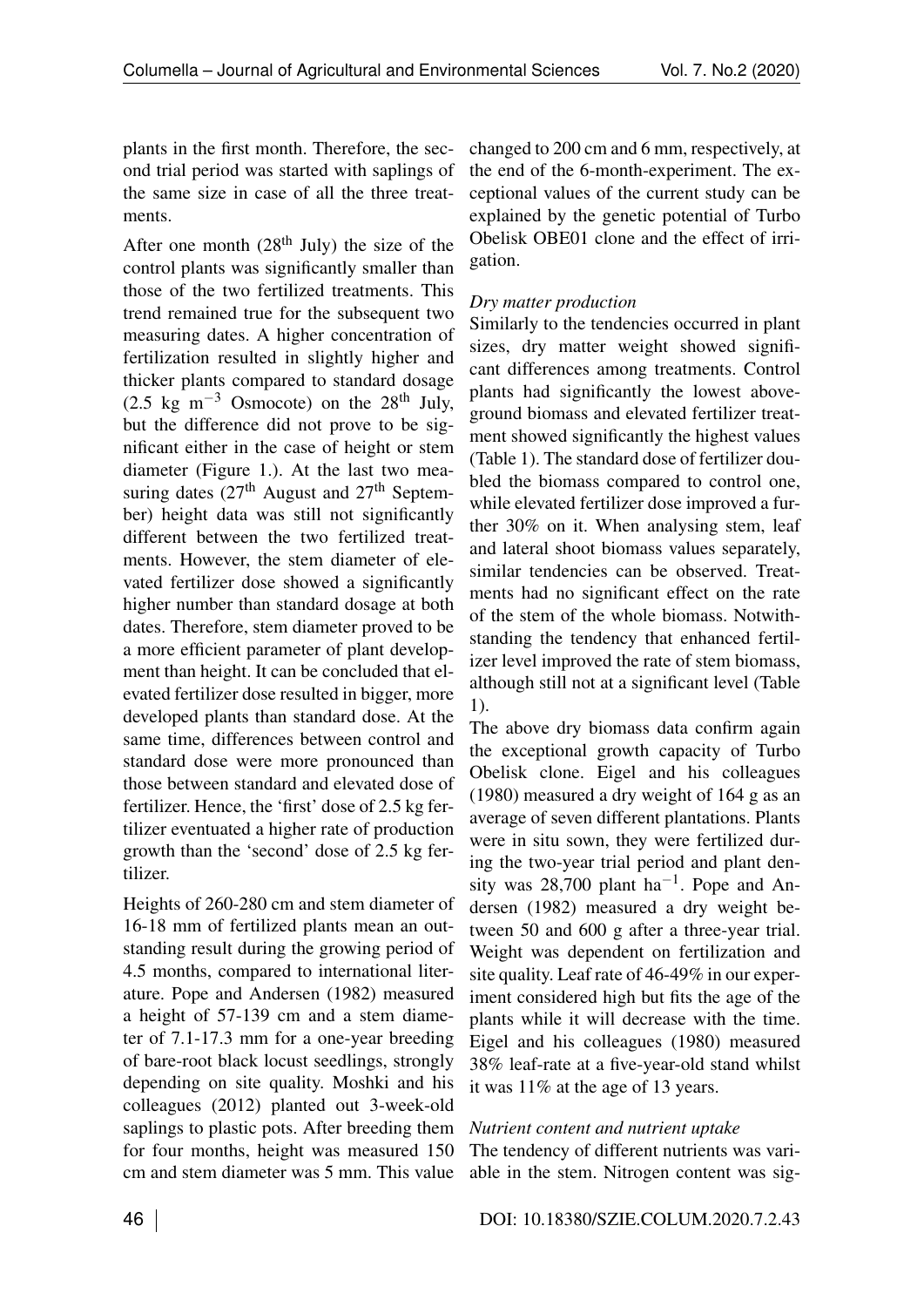

Figure 1. Effect of different fertilization doses (kg  $m^{-3}$ ) on the height and stem diameter of pot-grown Black locust saplings. (\*Average values of the same date and letter mean no significant differences based on Fischer's least significant difference test.)

nificantly the lowest in the stem in the elevated fertilizer treatment while it was nonsignificant between the standard treatment and the control, although control values were the highest (Table [2\)](#page-0-1). The reason for this phenomenon could be the low dry biomass of control plants (Table [1\)](#page-0-1). The high nitrogen content of the stem of control plants was observed even though plants definitely showed nitrogen deficiency. The absolute nitrogen values of 6-9 mg  $kg^{-1}$ , which is considerably higher than the values measured by Moshki and Lamersdorf (2011) on elder plants (23 mg  $kg^{-1}$ ) is one of the signs of juvenile stage.

Phosphorous content of the plants was significantly different from each other at all the treatments and it increased with the elevation of the doses (Table [2\)](#page-0-1). The measured values can be considered low compared to the results  $(2-3$  mg kg<sup>-1</sup>) of a previous study on pot-grown Robinia plants (Moshki et al. 2012). In the case of calcium, magnesium and potassium, no significant effect  $(P > 0.05)$  of the treatments was detected. The reason for these results can be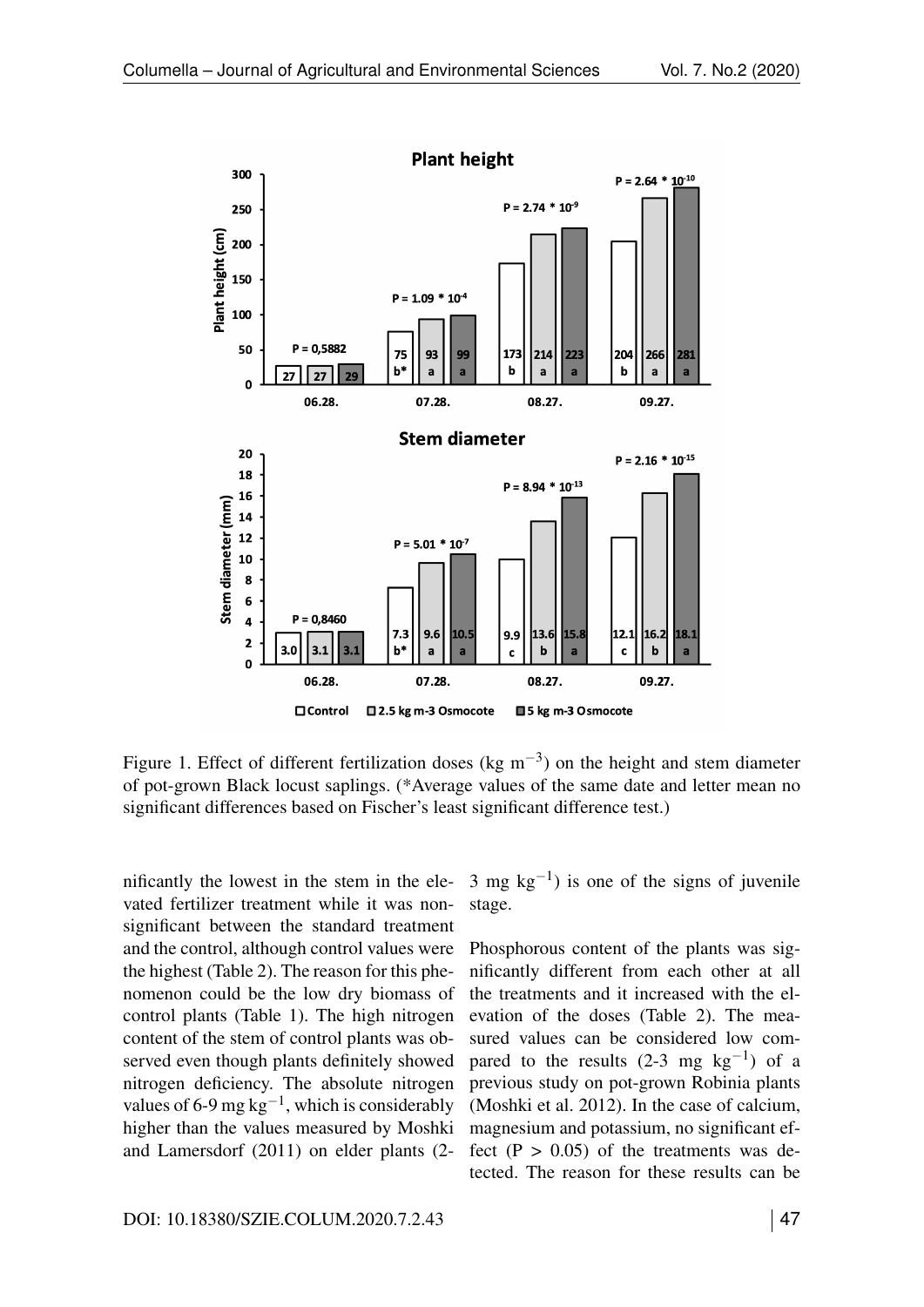|                                  | Aboveground                | <b>Stem</b>                | Leaves and lateral         | Ratio of stem |
|----------------------------------|----------------------------|----------------------------|----------------------------|---------------|
|                                  | parts                      | $(g$ plant <sup>-1</sup> ) | shoots                     | weight        |
|                                  | $(g$ plant <sup>-1</sup> ) |                            | $(g$ plant <sup>-1</sup> ) | $(\%)$        |
| Control                          | 78.8 c*                    | 39.9c                      | 38.9c                      | 50.6%         |
| $2.5 \text{ kg m}^{-3}$ Osmocote | 178.1 b                    | 93.5 b                     | 84.6 b                     | 52.7%         |
| $5 \text{ kg m}^{-3}$ Osmocote   | 229.7 a                    | 125.3a                     | 104.4 a                    | 54.5%         |
| P-value                          | $2.59 \times 10^{-7}$      | $4.10 \times 10^{-7}$      | $5.37 \times 10^{-6}$      | 0.1930        |
| LSD $5%$                         | 21.8                       | 12.9                       | 13.6                       |               |

Table 1. Effect of fertilizers on aboveground biomass of pot-grown black locust saplings

(\*Average values of the same parameter and letter mean no significant differences based on Fischer's least significant difference test.)

that the potting mix contained a relatively high amount of magnesium, while irrigation water, given equally to all the plants, contained a considerable amount of calcium. Among the above mentioned mineral elements, fertilization had the greatest impact on potassium, resulting in considerable, but not significant differences among treatments. Nitrogen, potassium and calcium content of the stem varied between 8 and 9 mg  $kg^{-1}$ . These results are in harmony with the findings of Moshki and his colleagues (2012) except calcium which was measured almost twice more in our experiment.

Considering the nutrient uptake of the stem, the same tendency occurred for every examined nutrient except the nitrogen. With the elevation of fertilizer doses, nutrient uptake increased significantly (Table [2\)](#page-0-1). However, similarly to the dry matter values, the difference between control and standard dose was greater than that of between standard and elevated dose. Nitrogen uptake of the stem did not differ between standard and elevated level of fertilizer treatments. Thus, the significantly bigger stem dry matter compensated the significantly lower nutrient concentration. Probably, higher carbohydrate accumulation can explain the lower rate of nitrogenbased compounds and therefore lower nitrogen concentration for the elevated level treat-

ment.

Nitrogen concentration of leaves showed different tendencies than that of the stem. Despite the smaller dry weight, control had lower values (Table [2\)](#page-0-1), so data reflected the well visible nitrogen deficiency. The values of the two fertilized treatments were nearly the same, so leaf-nitrogen was not affected by the adding of extra 2.5 kg  $\text{m}^{-3}$  fertilizer to the plants. Potassium showed the same tendency, although elevated dose treatment resulted in a slightly higher concentration of potassium than standard-dose treatment. The tendency of phosphorous and magnesium values was equal: with the elevation of fertilizer doses, nutrient content of the leaves increased significantly. The values of calcium showed a totally different trend. The highest value was detected in the control treatment while it was equally lower in the two fertilized treatments. It is important to emphasize that all the treatments received an equal quantity of calcium through the irrigation water. It is worth to note that the concentration of calcium in the leaves was higher than those of potassium and, even the level of nitrogen. All the concentration of the measured nutrients, except potassium, showed equality to values published by Moshki and Lamersdorf (2011) and Moshki and his colleagues (2012). However, potassium levels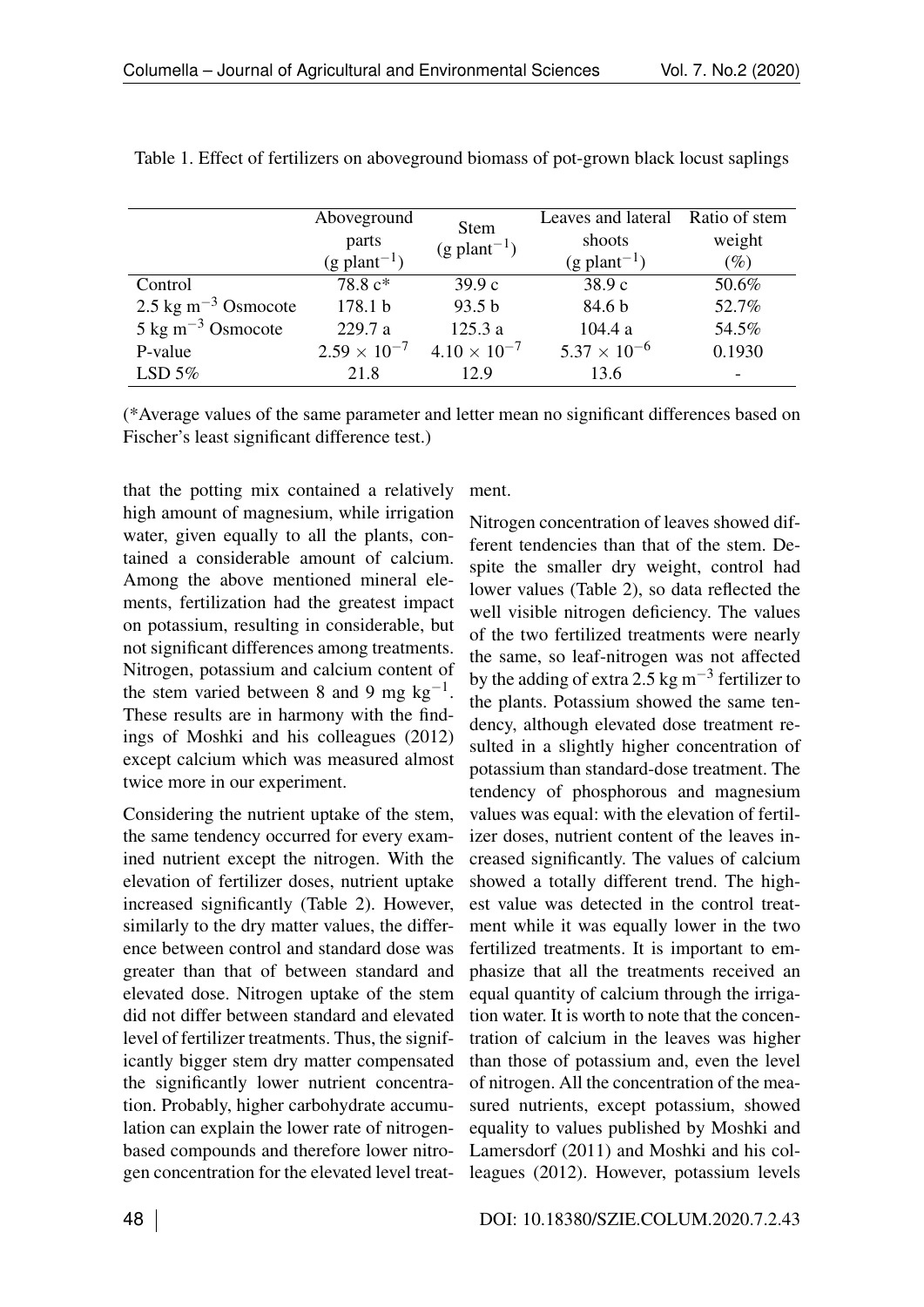|                                                                                   | Nutrient concentration in the stem (mg $g^{-1}$ DW)                      |                       |                       |                       |                       |  |  |
|-----------------------------------------------------------------------------------|--------------------------------------------------------------------------|-----------------------|-----------------------|-----------------------|-----------------------|--|--|
|                                                                                   | Nitrogen                                                                 | Phosphorus            | Potassium             | Magenesium            | Calcium               |  |  |
| Control                                                                           | $9.45 a*$                                                                | $\overline{0.43}$ c   | 7.40                  | 0.90                  | 8.75                  |  |  |
| 2.5 kg m <sup><math>-3</math></sup> Osmocote                                      | 8.15 a                                                                   | 1.08 <sub>b</sub>     | 8.53                  | 0.90                  | 7.88                  |  |  |
| $5 \text{ kg m}^{-3}$ Osmocote                                                    | 6.60 <sub>b</sub>                                                        | 1.28a                 | 8.73                  | 0.95                  | 8.68                  |  |  |
| P-value                                                                           | 0.0138                                                                   | $3.40 \times 10^{-6}$ | 0.0653                | 0.9087                | 0.3628                |  |  |
| LSD $5%$                                                                          | 1.71                                                                     | 0.17                  |                       |                       |                       |  |  |
|                                                                                   | Nutrient uptake of the stem (g plant <sup>-1</sup> )                     |                       |                       |                       |                       |  |  |
| Control                                                                           | 0.374 b                                                                  | 0.017c                | 0.295c                | 0.036c                | 0.349c                |  |  |
| $2.5 \text{ kg m}^{-3}$ Osmocote                                                  | 0.765a                                                                   | 0.100 b               | 0.796 b               | 0.085 b               | 0.736 b               |  |  |
| 5 kg m <sup><math>-3</math></sup> Osmocote                                        | 0.817a                                                                   | 0.160a                | 1.093a                | 0.119a                | 1.093 a               |  |  |
| P-value                                                                           | 0.0002                                                                   | $1.55 \times 10^{-7}$ | 0.0059                | 0.0003                | 0.0166                |  |  |
| LSD $5%$                                                                          | 0.155                                                                    | 0.019                 | 0.122                 | 0.029                 | 0.206                 |  |  |
|                                                                                   | Nutrient concentration in the leaves and lateral hoots (mg $g^{-1}$ DW)  |                       |                       |                       |                       |  |  |
| Control                                                                           | 18.05 b                                                                  | 1.15c                 | 11.88 <sub>b</sub>    | 2.38c                 | 35.50 a               |  |  |
| 2.5 kg m <sup><math>-3</math></sup> Osmocote                                      | 27.80a                                                                   | 2.65 <sub>b</sub>     | 15.98 a               | 3.28 <sub>b</sub>     | 29.70 b               |  |  |
| 5 kg m <sup><math>-3</math></sup> Osmocote                                        | 26.88a                                                                   | 3.35a                 | 17.15 a               | 3.70a                 | 29.75 b               |  |  |
| P-value                                                                           | 0.0067                                                                   | $1.78 \times 10^{-7}$ | 0.0002                | $1.81 \times 10^{-5}$ | 0.0075                |  |  |
| LSD $5\%$                                                                         | 5.96                                                                     | 0.31                  | 1.71                  | 0.32                  | 3.59                  |  |  |
|                                                                                   | Nutrient uptake of the leaves and lateral hoots (g plant <sup>-1</sup> ) |                       |                       |                       |                       |  |  |
| Control                                                                           | 0.703 b                                                                  | 0.045c                | 0.464c                | 0.092c                | 1.379 b               |  |  |
| $2.5 \text{ kg m}^{-3}$ Osmocote                                                  | 2.353a                                                                   | 0.223 b               | 1.343 b               | 0.276 b               | 2.538a                |  |  |
| $5 \text{ kg m}^{-3}$ Osmocote                                                    | 2.789a                                                                   | 0.349a                | 1.785 a               | 0.386a                | 3.099 a               |  |  |
| P-value                                                                           | $8.05 \times 10^{-5}$                                                    | $1.29 \times 10^{-8}$ | $1.11 \times 10^{-7}$ | $1.09 \times 10^{-6}$ | $3.03 \times 10 - 4$  |  |  |
| LSD $5\%$                                                                         | 0.622                                                                    | 0.031                 | 0.174                 | 0.050                 | 0.589                 |  |  |
|                                                                                   | Total nutrient uptake of above-ground parts (g plant <sup>-1</sup> )     |                       |                       |                       |                       |  |  |
| Control                                                                           | 1.077 b                                                                  | 0.062c                | 0.758c                | 0.128c                | 1.727c                |  |  |
| $2.5 \text{ kg m}^{-3}$ Osmocote                                                  | 3.118a                                                                   | 0.323 b               | 2.139 b               | 0.361 b               | 3.274 b               |  |  |
| $5 \text{ kg m}^{-3}$ Osmocote                                                    | 3.606a                                                                   | 0.509a                | $2.878$ a $\,$        | 0.505a                | 4.191 a               |  |  |
| P-value                                                                           | $2.51 \times 10^{-5}$                                                    | $5.48 \times 10^{-9}$ | $8.32 \times 10^{-9}$ | $2.77 \times 10^{-6}$ | $5.09 \times 10^{-5}$ |  |  |
| LSD $5%$                                                                          | 0.656                                                                    | 0.041                 | 0.207                 | 0.071                 | 0.664                 |  |  |
| Total amounts of nutrient provided by the fertilizer (g container <sup>-1</sup> ) |                                                                          |                       |                       |                       |                       |  |  |
| $2.5 \text{ kg m}^{-3}$ Osmocote                                                  | 4.05                                                                     | 0.88                  | 1.87                  | 0.27                  |                       |  |  |
| $5 \text{ kg m}^{-3}$ Osmocote                                                    | 8.10                                                                     | 1.76                  | 3.74                  | 0.54                  |                       |  |  |
| Utilisation of nutrients provided by the fertilizer $(\%)$                        |                                                                          |                       |                       |                       |                       |  |  |
| $2.5 \text{ kg m}^{-3}$ Osmocote                                                  | 50%                                                                      | 30%                   | 74%                   | 86%                   |                       |  |  |
| $5 \text{ kg m}^{-3}$ Osmocote                                                    | 31%                                                                      | 25%                   | 57%                   | 70%                   | $\qquad \qquad -$     |  |  |

Table 2. Effect of fertilization doses on the nutrient content and uptake of aboveground biomass of pot-grown black locust saplings

(\*Average values of the same parameter and letter mean no significant differences based on Fischer's least significant difference test.)

in our experiment were only half of those reported by their trial made of young, potgrown plantlets.

almost identical to the results of stem analysis except that in the case of calcium no significant difference was detected between the two fertilizer treatments. The same trend was

Nutrient uptake tendencies of the leaves were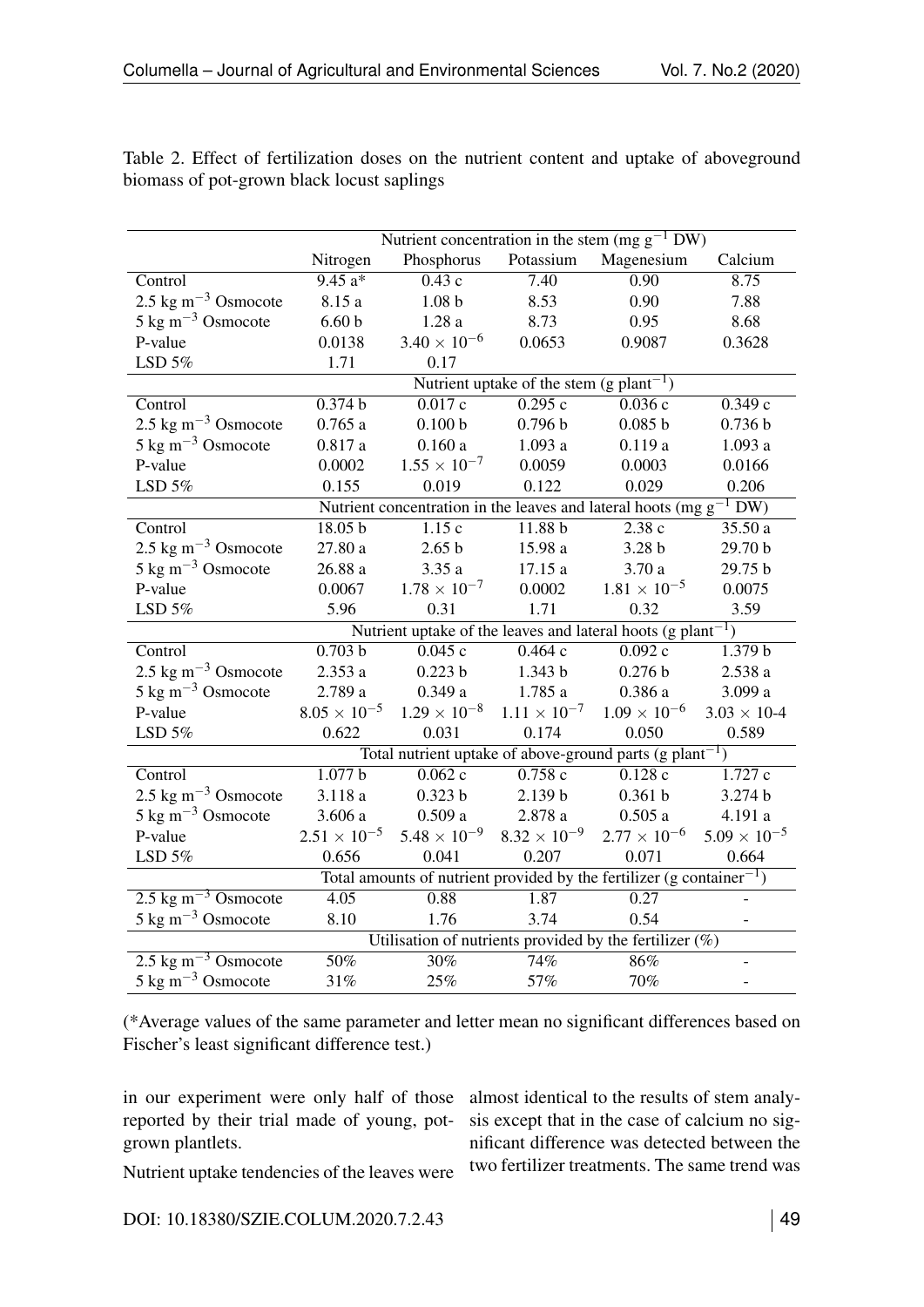described in the case of nitrogen content, no significant difference was measured between the two fertilizer dozes. Significant differences were observed in the case of phosphorous, potassium and magnesium as higher fertilizer dose produced higher nutrient uptake.

Consequently, the total nutrient uptake consisting of the stem and leaf nutrient uptake followed the earlier described tendencies (Table [2\)](#page-0-1). Only nitrogen uptake remained nonsignificant between the two fertilizer dose treatments. The nutrient uptake of the five elements was obviously significantly the lowest in the case of control plants. Compared to the standard treatment, calcium uptake of control plants was less than half of standard-dose treatment, in the case of phosphorous, this number was around 20%. Results of the elevated fertilizer treatment revealed that during the four-month-trial, potential nutrient uptake of the plants was nearly 4 g per plant in the case of nitrogen, more than 4 g per plant in the case of calcium and more than 3 g per plant in the case of potassium. Phosphorous and magnesium uptake ended around 0.5 g per plant.

These results can serve a base for a fertilization system which allows exploiting the maximal growing potential of the sapling. Our results support the high growing capacity of Turbo Obelisk clone as Eigel and his colleagues (1980) reported similar nutrient uptake (N 3.5, P 0.2, K 1.7, Ca 1.1, Mg 0.3 g per plant) in the case of two-year-old, in-situ sown, fertilized Robinias. Interestingly, the nutrient uptake order by quantity was proved to be identical what Moshki and Lamersdorf (2011) found in plantations.

The nutrient uptake tendencies underpin the The current research was founded by 2017 previous statement that the 'second' dose of 1.3.1-VKE-2017-00022 project.

2.5 kg  $\text{m}^{-3}$  fertilizer was not as effective, as the first one. The highest decrease in efficiency was observed in the case of the nitrogen (Table [2\)](#page-0-1), which means that the dose of 8 g per container seemed to be a luxury quantity, based on our results. An extra dose of phosphorous and potassium proved to be more beneficial, 1.75 g of phosphorous and 3.75 g of potassium per container did not seem as excessive quantities. The highest rate of nutrient consumption was described in the case of magnesium. The reason for this result could be that – similarly to calcium uptake – plants partly covered their nutrient need not only from the fertilizer but also from the irrigation water.

## **Conclusions**

Based on our results, Turbo Obelisk clone could produce very fast growing and high nutrient uptake under optimal fertilization conditions. Nutrient uptake order by quantity was  $Ca > N > K > Mg = P$ . Based on our results, a lower rate of  $N : P$  and  $N : K$  should be used than the fertilizer applied in the experiment (18 : 9 : 10). Between the two doses of fertilizer (standard: 2.5 kg  $\text{m}^{-3}$  and elevated: 5 kg  $\text{m}^{-3}$ ) elevated amount proved to be less effective than the standard one, especially in the case of the nitrogen. Moreover, nitrogen fixation was probably still at low efficiency due to peat-based potting mix and a relatively short, four months growing period.

#### Acknowledgements

#### References

Bartha, D., Csiszár, Á., Zsigmond, V. (2006): Fehér akáca. In: Mihály, B., Botta-Dukát, Z. (Ed.): Biológiai inváziók Magyarországon. Özönnövények II. KVVM Természetvédelmi Hivatala,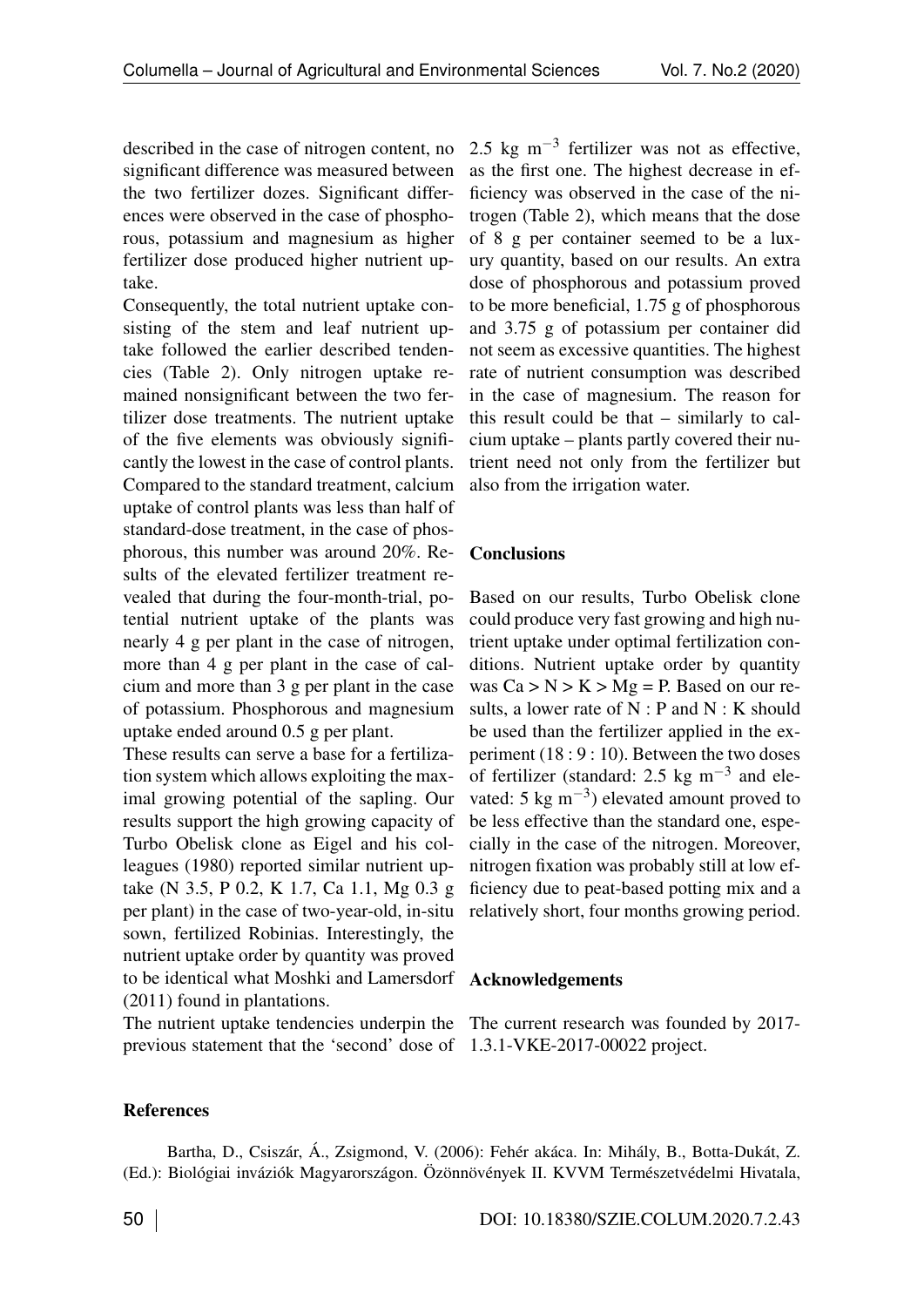Budapest.

Boring, L.R., Monk, C.D., Swank W.T. (1981): Early regeneration of a clear-coppiced southern Appalachian forest. Ecology. 62: 1244-1253.<https://doi.org/10.2307/1937289>

Chen, X., Tang, M., Zhang, X., Hamel, C., Li, W., Sheng, M. (2018): Why does oriental arborvitae grow better when mixed with black locust: Insight on nutrient cycling? Ecology and Evolution. 8: 1. 744-754.<https://doi.org/10.1002/ece3.3578>

Eigel, R.A., Wittwer, R.F., Carpenter, S.B. (1980): Biomass and nutrient accumulation in young black locust stands established by direct seeding on surface mines in eastern Kentucky. Proceedings, Central Hardwood Forestry Conference. 111: 337-346.

Keresztesi, B. (Ed.) (1988): The black locust. Akadémiai Kiadó, Budapest.

http1 [http://www.hungarikum.hu/sites/default/files/hungarikumok-lista\\_2020.05.21-2.pdf](http://www.hungarikum.hu/sites/default/files/hungarikumok-lista_2020.05.21-2.pdf) KSH [http://www.ksh.hu/docs/hun/xstadat/xstadat\\_eves/i\\_ome002b.html](http://www.ksh.hu/docs/hun/xstadat/xstadat_eves/i_ome002b.html)

MSZ-08-1783-(2. 3. 4. 5. 6):1983 Nagy teljesítményű műszersorok alkalmazása a növényvizsgálatokban. Növényi anyagok kalcium. magnézium. foszfor. kálium. nitrogén tartalmának mennyiségi meghatározása. (Use of high capacity equipments in plant analyses. Quantitative determination of calcium. magnesium. phosphorus. potassium. nitrogen content of plant materials) Magyar Szabványügyi Testület. 1983. 04. 15.

Moshki, A., Lamersdorf, N.P. (2011): Growth and nutrient status of introduced black locust (*Robinia pseudoacacia* L.) afforestation in arid and semi arid areas of Iran. Research Journal of Environmental Sciences. 5: 3. 259-268.<https://doi.org/10.3923/rjes.2011.259.268>

Moshki, A., Hojjati, S.M., Bakhshandeh, N., Lamersdorf, N.P. (2012): The role of seed provenance in the growth and nutrient status of black locust (*Robinia pseudoacacia* L.). American Journal of Plant Nutrition and Fertilization Technology. 2: 1. 27-31. [https://doi.org/10.3923/ajpnft.2012.27.](https://doi.org/10.3923/ajpnft.2012.27.31) [31](https://doi.org/10.3923/ajpnft.2012.27.31)

Olesniewicz, K.S., Thomas, R.B. (1999): Effects of mycorrhizal colonization on biomass production and nitrogen fixation of black locust (*Robinia pseudoacacia*) seedlings grown under elevated atmospheric carbon dioxide. The New Phytologist. 142: 133-140. [https://doi.org/10.1046/j.1469-](https://doi.org/10.1046/j.1469-8137.1999.00372.x) [8137.1999.00372.x](https://doi.org/10.1046/j.1469-8137.1999.00372.x)

Orlovic, S., Klasnja, B. (2004): The opportunity of biomass production with the application ´ of new poplar, willow and black locust clones. In: Barna T. (Ed.): Kutatói Nap. Tudományos eredmények a gyakorlatban. Alföldi Erdőkért Egyesület, Kecskemét.

Pataki, B., Bach, I., Németh, J., Horváth, S. (2016): Breeding of high quality timber producing Black Locust (*Robinia pseudoacacia* L.) Turbo Obelisk clonal variety group. Hardwood Conference, Sopron, 2016.09.08.

Pope, P., Andersen, C. (1982): Biomass yields and nutrient removal in short rotation black locust plantations. Proceedings of Central Hardwood Forest Conference. 4: 244-256.

Rédei, K., Osvath-Bujtas, Z., Veperdi, I. (2008): Black locust (*Robinia pseudoacacia* L.) improvement in Hungary: A review. Acta Silvatica et Lignaria Hungarica. 4: 127-132.

Rédei, K. (2015): Akác sarjerdő-gazdálkodás. Agorinfom Kiadó, Budapest.

Shen, G., Jia, L., Zhai, M. (1998): The soil amelioration effect of poplar-black locust mixed plantation on sand soil and the interaction of mutual supplement of nutrient between tree species. Scientia Silvae Sinicae. 34: 5. 12-20.

Sivanus Forestry homepage<https://silvanusforestry.com/en/products/>

Tsiontsis, A.I., Dini-Papanastasi, O., Gakis, S. (2001): Growth of black locust (*Robinia pseudoacacia* L.) in relation to soil characteristics in Northern Greece. Proceedings International Conference Forset Research: A Challenge for an Integrated European Approach, Aug. 27 – Sept. 1, Thessaloniki, Greece.

Wen L.Z., Shan L.Y., Zheng L.B., Min W.Y. (1998): Nutrient cycling and trend modeling of black locust plantation ecosystem in gullied loess plateau Area. Journal of Northwest Forestry